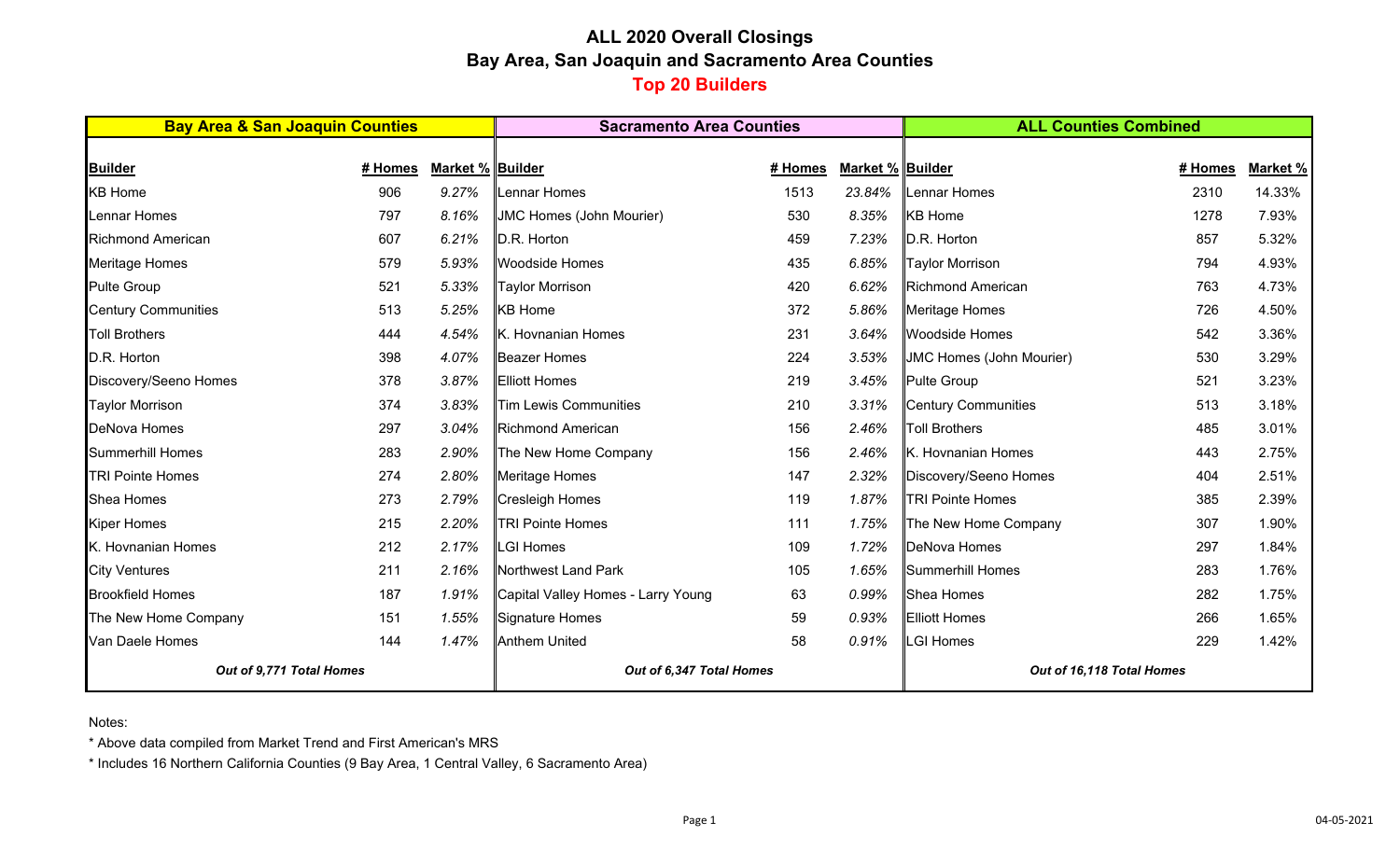### **ALL 2020**

## **Top 20 Builders in Bay Area & San Joaquin Counties Combined**

**(Includes: Alameda, Contra Costa, Santa Clara, San Francisco, San Joaquin, Solano, San Mateo, Monterey, San Benito, and Sonoma)**

| <b>Builder</b>    | # Homes Market % Builder |       |                            | l Homes ! | Market % Builder |                         | # Homes | <b>Market % Builder</b> |                         | # Homes | Market % |
|-------------------|--------------------------|-------|----------------------------|-----------|------------------|-------------------------|---------|-------------------------|-------------------------|---------|----------|
| KB Home           | 906                      | 9.27% | <b>Century Communities</b> | 513       | 5.25%            | DeNova Homes            | 297     | 3.04%                   | K. Hovnanian Homes      | 212     | 2.17%    |
| Lennar Homes      | 797                      | 8.16% | <b>Toll Brothers</b>       | 444       | 1.54%            | <b>Summerhill Homes</b> | 283     | 2.90%                   | City Ventures           | 211     | 2.16%    |
| Richmond American | 607                      | 5.21% | D.R. Horton                | 398       | 4.07%            | <b>TRI Pointe Homes</b> | 274     | 2.80%                   | <b>Brookfield Homes</b> | 187     | 1.91%    |
| Meritage Homes    | 579                      | 5.93% | Discoverv/Seeno Homes      | 378       | 3.87%            | Shea Homes              | 273     | 2.79%                   | The New Home Company    |         | 1.55%    |
| Pulte Group       | 521                      | 5.33% | Tavlor Morrison            | 374       | 3.83%            | Kiper Homes             | 215     | 2.20%                   | Van Daele Homes         |         | 1.47%    |

*Out of 9,771 Total Homes*

#### **ALL 2020**

### **Top 20 Builders in Bay Area & San Joaquin Counties**

**(Includes: Alameda, Contra Costa, Santa Clara, San Francisco, San Joaquin, Solano, San Mateo, Monterey, San Benito, and Sonoma)**

| Alameda                    | # Homes |        | <b>Market % Contra Costa</b> | # Homes | Market % | Santa Clara                    | # Homes | Market % | San Joaquin                         | # Homes | Market % |
|----------------------------|---------|--------|------------------------------|---------|----------|--------------------------------|---------|----------|-------------------------------------|---------|----------|
| Lennar Homes               | 284     | 13.83% | Discovery/Seeno Homes        | 177     | 12.78%   | Pulte Group                    | 275     | 18.73%   | <b>Richmond American</b>            | 258     | 10.85%   |
| <b>Toll Brothers</b>       | 262     | 12.76% | Lennar Homes                 | 114     | 8.23%    | <b>KB Home</b>                 | 270     | 18.39%   | Lennar Homes                        | 181     | 7.61%    |
| <b>Taylor Morrison</b>     | 165     | 8.03%  | Meritage Homes               | 101     | 7.29%    | <b>Summerhill Homes</b>        | 187     | 12.74%   | <b>Century Communities</b>          | 165     | 6.94%    |
| Meritage Homes             | 164     | 7.98%  | Pulte Group                  | 101     | 7.29%    | Lennar Homes                   | 185     | 12.60%   | Meritage Homes                      | 135     | 5.68%    |
| KB Home                    | 136     | 6.62%  | <b>Toll Brothers</b>         | 95      | 6.86%    | DeNova Homes                   | 81      | 5.52%    | Kiper Homes                         | 134     | 5.64%    |
| Pulte Group                | 131     | 6.38%  | Taylor Morrison              | 76      | 5.49%    | <b>Toll Brothers</b>           | 73      | 4.97%    | Shea Homes                          | 129     | 5.43%    |
| <b>City Ventures</b>       | 126     | 6.13%  | K. Hovnanian Homes           | 74      | 5.34%    | <b>Taylor Morrison</b>         | 71      | 4.84%    | KB Home                             | 111     | 4.67%    |
| <b>Brookfield Homes</b>    | 116     | 5.65%  | Shea Homes                   | 72      | 5.20%    | <b>TRI Pointe Homes</b>        | 65      | 4.43%    | <b>FCB Homes</b>                    | 107     | 4.50%    |
| D.R. Horton                | 80      | 3.89%  | <b>Brookfield Homes</b>      | 71      | 5.13%    | Dividend Homes                 | 57      | 3.88%    | K. Hovnanian Homes                  | 102     | 4.29%    |
| Shea Homes                 | 69      | 3.36%  | D.R. Horton                  | 69      | 4.98%    | Van Daele Homes                | 43      | 2.93%    | D.R. Horton                         | 95      | 4.00%    |
| <b>TRI Pointe Homes</b>    | 68      | 3.31%  | <b>Century Communities</b>   | 64      | 4.62%    | <b>Trumark Homes</b>           | 36      | 2.45%    | Van Daele Homes                     | 92      | 3.87%    |
| Landsea Homes              | 66      | 3.21%  | Davidon Homes                | 59      | 4.26%    | Warmington Residential         | 26      | 1.77%    | Raymus Homes                        | 88      | 3.70%    |
| <b>Summerhill Homes</b>    | 65      | 3.16%  | Kiper Homes                  | 54      | 3.90%    | The New Home Company           | 25      | 1.70%    | <b>LGI Homes</b>                    | 83      | 3.49%    |
| <b>Century Communities</b> | 64      | 3.12%  | DeNova Homes                 | 42      | 3.03%    | D.R. Horton                    | 15      | 1.02%    | <b>Woodside Homes</b>               | 79      | 3.32%    |
| <b>Richmond American</b>   | 55      | 2.68%  | Nuvera Homes                 | 42      | 3.03%    | Landsea Homes                  | 14      | 0.95%    | <b>Atherton Homes</b>               | 75      | 3.16%    |
| Robson Homes               | 50      | 2.43%  | <b>KB Home</b>               | 38      | 2.74%    | <b>Classic Communities Inc</b> | 8       | 0.54%    | Anthem United                       | 66      | 2.78%    |
| Nuvera Homes               | 31      | 1.51%  | <b>TRI Pointe Homes</b>      | 29      | 2.09%    | Gera Construction              | 6       | 0.41%    | <b>Taylor Morrison</b>              | 62      | 2.61%    |
| Ponderosa Homes            | 27      | 1.31%  | <b>Davidson Communities</b>  | 19      | 1.37%    | Lola, LLC                      | 6       | 0.41%    | <b>TRI Pointe Homes</b>             | 57      | 2.40%    |
| <b>Trumark Homes</b>       | 25      | 1.22%  | Landsea Homes                | 19      | 1.37%    | 627 Taylor, LLC                | 5       | 0.34%    | <b>Elliott Homes</b>                |         | 1.98%    |
| Discovery/Seeno Homes      | 12      | 0.58%  | Summerhill Homes             | 19      | 1.37%    | La Encina Dev, LLC             |         | 0.27%    | <b>Homestead Community Builders</b> | 41      | 1.72%    |

*Out of 2,054 Total Homes Out of 1,385 Total Homes Out of 1,468 Total Homes Out of 2,377 Total Homes*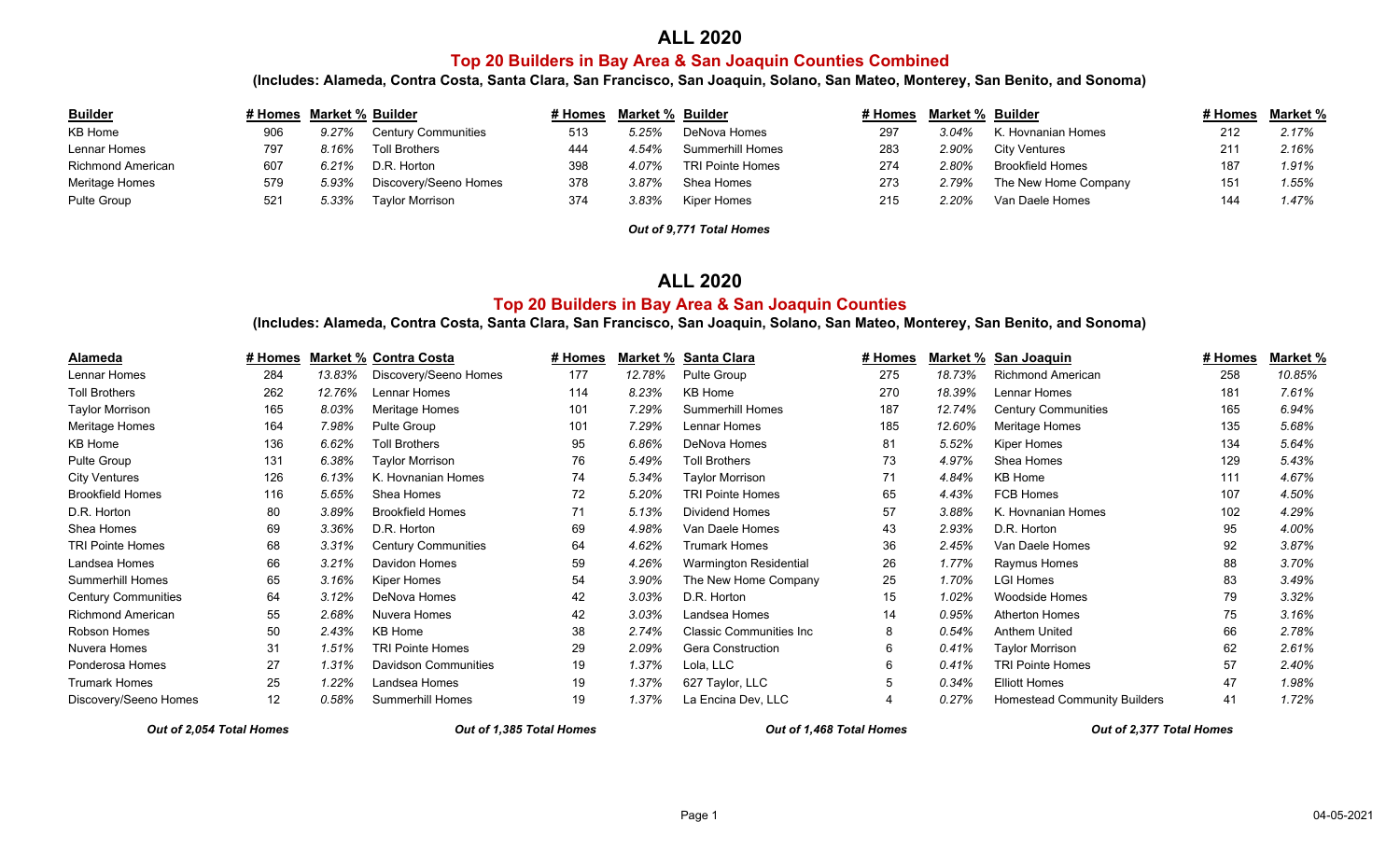## **ALL 2019**

## **Top 20 Builders in Bay Area & San Joaquin Counties**

**(Includes: Alameda, Contra Costa, Santa Clara, San Francisco, San Joaquin, Solano, San Mateo, Monterey, San Benito, and Sonoma)**

| <b>Monterey</b>              | # Homes |          | <b>Market % San Francisco</b>    | # Homes        |        | Market % San Mateo     | <u># Homes</u>    | Market % Solano |                            | # Homes | Market % |
|------------------------------|---------|----------|----------------------------------|----------------|--------|------------------------|-------------------|-----------------|----------------------------|---------|----------|
| <b>Century Communities</b>   | 149     | 40.93%   | <b>Tishman Speyer</b>            | 49             | 34.51% | KB Home                | 109               | 48.66%          | Richmond American          | 219     | 25.17%   |
| KB Home                      | 78      | 21.43%   | JS Sullivan Development          | 42             | 29.58% | Lennar Homes           | 30                | 13.39%          | Discovery/Seeno Homes      | 189     | 21.72%   |
| <b>Wathen Castanos Homes</b> | 64      | 17.58%   | Nuvera Homes                     | 16             | 11.27% | <b>City Ventures</b>   | 19                | 8.48%           | D.R. Horton                | 122     | 14.02%   |
| Nino Homes                   | 62      | 17.03%   | <b>Related California</b>        |                | 4.93%  | D.R. Horton            | 17                | 7.59%           | Meritage Homes             | 104     | 11.95%   |
| <b>Monterey Capital</b>      | 8       | 2.20%    | <b>Belrich International</b>     | 6              | 4.23%  | <b>Toll Brothers</b>   | 14                | 6.25%           | The New Home Company       | 93      | 10.69%   |
| Shea Homes                   | 3       | $0.82\%$ | <b>West Builders</b>             | 5              | 3.52%  | <b>CHS Development</b> | 13                | 5.80%           | <b>TRI Pointe Homes</b>    | 55      | 6.32%    |
|                              |         |          | CIM Group                        |                | 2.82%  | Summerhill Homes       | $12 \overline{ }$ | 5.36%           | <b>LGI Homes</b>           | 37      | 4.25%    |
|                              |         |          | 1001 17th Street Associates, LLC | 3              | 2.11%  | Warmington Residential | 9                 | 4.02%           | Woodside Homes             | 28      | 3.22%    |
|                              |         |          | Lennar Homes                     | 3              | 2.11%  | Marine Homes, LLC      |                   | 0.45%           | DeNova Homes               |         | 0.92%    |
|                              |         |          | <b>DM Development</b>            | $\overline{2}$ | 1.41%  |                        |                   |                 | <b>Shea Communities</b>    | 6       | 0.69%    |
|                              |         |          | <b>Local Capital Group</b>       | $\overline{2}$ | 1.41%  |                        |                   |                 | <b>Blue Mountain Homes</b> |         | 0.57%    |
|                              |         |          | 540 De Haro, LLC                 |                | 0.70%  |                        |                   |                 | KB Home                    |         | 0.46%    |
|                              |         |          | <b>Encore Capital</b>            |                | 0.70%  |                        |                   |                 |                            |         |          |
|                              |         |          | Jay Paul Company                 |                | 0.70%  |                        |                   |                 |                            |         |          |

| Out of 364 Total Homes     |  |         | <b>Out of 142 Total Homes</b> |                            |         | Out of 160 Total Homes |                             |         | Out of 870 Total Homes |                      |         |          |
|----------------------------|--|---------|-------------------------------|----------------------------|---------|------------------------|-----------------------------|---------|------------------------|----------------------|---------|----------|
| San Benito                 |  | # Homes |                               | <b>Market % San Benito</b> | # Homes |                        | Market % Sonoma             | # Homes | Market % Sonoma        |                      | # Homes | Market % |
| KB Home                    |  | 105     | 20.75%                        | RJV Investments, LLC       | 3       | 0.59%                  | DeNova Homes                | 76      | 19.95%                 | Treewell, Brad Welch |         | 1.31%    |
| Meritage Homes             |  | 75      | 14.82%                        | Sunset Hills Development   | 3       | 0.59%                  | <b>Richmond American</b>    | 68      | 17.85%                 | Skyhawk Development  |         | 0.26%    |
| DeNova Homes               |  | 73      |                               | 14.43% Chao Wu             |         | 0.40%                  | <b>City Ventures</b>        | 66      | 17.32%                 | Swenson Builders     |         | 0.26%    |
| <b>Century Communities</b> |  | 71      | 14.03%                        |                            |         |                        | KB Home                     | 55      | 14.44%                 | Synergy Group        |         | 0.26%    |
| Legacy Homes               |  | 40      | 7.91%                         |                            |         |                        | Signature Homes             | 31      | 8.14%                  |                      |         |          |
| K. Hovnanian Homes         |  | 36      | 7.11%                         |                            |         |                        | Paseo Vista, Inc.           | 23      | 6.04%                  |                      |         |          |
| Edenbridge Homes           |  | 28      | 5.53%                         |                            |         |                        | <b>Lafferty Communities</b> | 17      | 4.46%                  |                      |         |          |
| Kiper Homes                |  | 27      | 5.34%                         |                            |         |                        | Kawana Meadows Development  | 14      | 3.67%                  |                      |         |          |
| Hugh Bikle                 |  | 25      | 4.94%                         |                            |         |                        | <b>JKB Living</b>           | 13      | 3.41%                  |                      |         |          |
| <b>Anderson Homes</b>      |  | 18      | 3.56%                         |                            |         |                        | <b>Blue Mountain Homes</b>  | 10      | 2.62%                  |                      |         |          |

*Out of 506 Total Homes*

*Out of 381 Total Homes*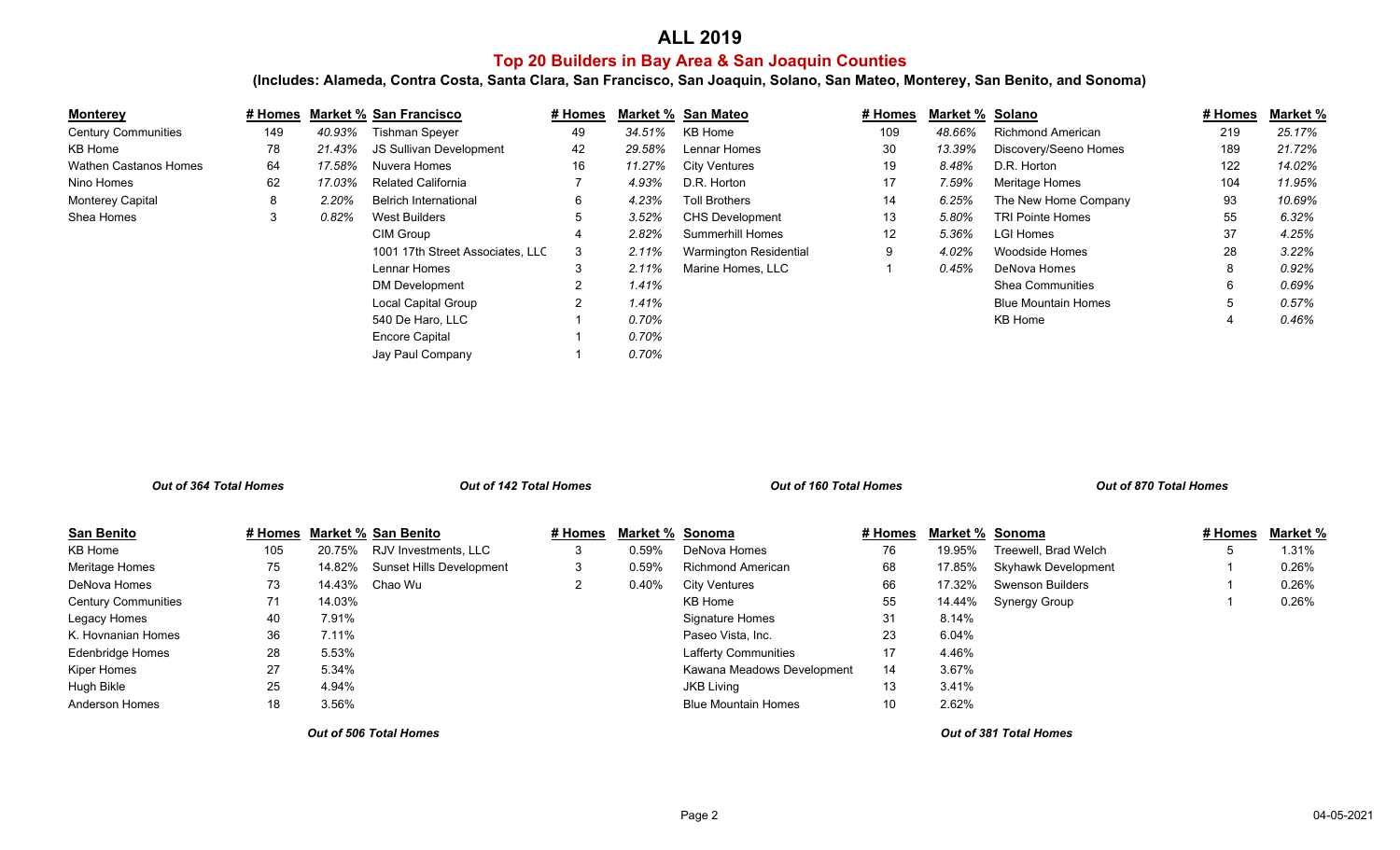### **ALL 2020**

#### **Top 20 Builders in Sacramento Area Counties Combined**

**(Includes: El Dorado, Placer, Sacramento, Sutter, Yolo, and Yuba)**

| <b>Builder</b>           | # Homes | <b>Market % Builder</b> |                       | # Homes | Market % Builder |                         | # Homes | <b>Market % Builder</b> |                                   | # Homes | <u>Market %</u> |
|--------------------------|---------|-------------------------|-----------------------|---------|------------------|-------------------------|---------|-------------------------|-----------------------------------|---------|-----------------|
| Lennar Homes             | 1513    | 23.84%                  | KB Home               | 372     | 5.86%            | Richmond American       | 156     | 2.46%                   | <b>LGI Homes</b>                  |         | 1.72%           |
| JMC Homes (John Mourier) | 530     | 8.35%                   | K. Hovnanian Homes    | 231     | 3.64%            | The New Home Company    | 156     | 2.46%                   | Northwest Land Park               |         | 1.65%           |
| D.R. Horton              | 459     | $7.23\%$                | Beazer Homes          | 224     | 3.53%            | Meritage Homes          | 147     | 2.32%                   | Capital Valley Homes - Larry Your | 63      | 0.99%           |
| Woodside Homes           | 435     | 6.85%                   | <b>Elliott Homes</b>  | 219     | 3.45%            | Cresleigh Homes         | 119     | 1.87%                   | Signature Homes                   |         | 0.93%           |
| Taylor Morrison          | 420     | 6.62%                   | Tim Lewis Communities | 210     | 3.31%            | <b>TRI Pointe Homes</b> | 111     | .75%                    | Anthem United                     |         | 0.91%           |

*Out of 6,347 Total Homes*

## **Top 20 Builders in Sacramento Area Counties ALL 2020**

#### **(Includes: El Dorado, Placer, Sacramento, Sutter, Yolo, and Yuba)**

| <b>El Dorado</b>            | # Homes | <b>Market %</b> | <b>Placer</b>                   | # Homes | Market % | <b>Sacramento</b>        | # Homes | <b>Market %</b> | <u>Sutter</u>      | # Homes | Market % |
|-----------------------------|---------|-----------------|---------------------------------|---------|----------|--------------------------|---------|-----------------|--------------------|---------|----------|
| Lennar Homes                | 270     | 79.41%          | <b>JMC Homes (John Mourier)</b> | 469     | 26.39%   | Lennar Homes             | 749     | 23.20%          | Interwest Homes    | 27      | 45.00%   |
| <b>Toll Brothers</b>        | 16      | 4.71%           | Lennar Homes                    | 269     | 15.14%   | D.R. Horton              | 360     | 11.15%          | K. Hovnanian Homes | 20      | 33.33%   |
| Woodside Homes              | 15      | 4.41%           | Woodside Homes                  | 204     | 11.48%   | <b>Beazer Homes</b>      | 224     | 6.94%           | KB Home            | 13      | 21.67%   |
| Cameron Glen Estates, LLC   | 9       | 2.65%           | KB Home                         | 175     | 9.85%    | Taylor Morrison          | 211     | 6.54%           |                    |         |          |
| <b>Elliott Homes</b>        | 9       | 2.65%           | Taylor Morrison                 | 133     | 7.48%    | Woodside Homes           | 187     | 5.79%           |                    |         |          |
| 1201 Wildwood Inc.          | 8       | 2.35%           | Meritage Homes                  | 97      | 5.46%    | Tim Lewis Communities    | 178     | 5.51%           |                    |         |          |
| Parker Development          | 5       | 1.47%           | K. Hovnanian Homes              | 70      | 3.94%    | Elliott Homes            | 158     | 4.89%           |                    |         |          |
| Owens Realty Mortgage, Inc. | 4       | 1.18%           | <b>Elliott Homes</b>            | 52      | 2.93%    | KB Home                  | 146     | 4.52%           |                    |         |          |
| Renasci Development         | 2       | 0.59%           | The New Home Company            | 46      | 2.59%    | <b>Richmond American</b> | 141     | 4.37%           |                    |         |          |
| Taylor Morrison             | 2       | 0.59%           | New Martis Partners, LLC        | 45      | 2.53%    | Northwest Land Park      | 105     | 3.25%           |                    |         |          |
|                             |         |                 | <b>TRI Pointe Homes</b>         | 42      | 2.36%    | The New Home Company     | 80      | 2.48%           |                    |         |          |
|                             |         |                 | D.R. Horton                     | 34      | 1.91%    | Cresleigh Homes          | 79      | 2.45%           |                    |         |          |
|                             |         |                 | <b>Tim Lewis Communities</b>    | 32      | 1.80%    | <b>TRI Pointe Homes</b>  | 69      | 2.14%           |                    |         |          |
|                             |         |                 | Signature Homes                 | 28      | 1.58%    | Meritage Homes           | 50      | 1.55%           |                    |         |          |
|                             |         |                 | <b>Toll Brothers</b>            | 25      | 1.41%    | <b>Premier Homes</b>     | 48      | 1.49%           |                    |         |          |
|                             |         |                 | Riverland Homes, Inc.           | 23      | 1.29%    | Silverado Homes          | 48      | 1.49%           |                    |         |          |
|                             |         |                 | <b>Richmond American</b>        | 13      | 0.73%    | K. Hovnanian Homes       | 39      | 1.21%           |                    |         |          |
|                             |         |                 | Winchester Residential, LLC     | 8       | 0.45%    | Riverland Homes, Inc.    | 35      | 1.08%           |                    |         |          |
|                             |         |                 | N4FL Development                | 4       | 0.23%    | Reynen & Bardis Homes    | 33      | 1.02%           |                    |         |          |
|                             |         |                 | Northstar Builders, LLC         | 3       | 0.17%    | Signature Homes          | 31      | 0.96%           |                    |         |          |
|                             |         |                 |                                 |         |          |                          |         |                 |                    |         |          |

*Out of 340 Total Homes Out of 1,777 Total Homes Out of 3,228 Total Homes Out of 60 Total Homes*